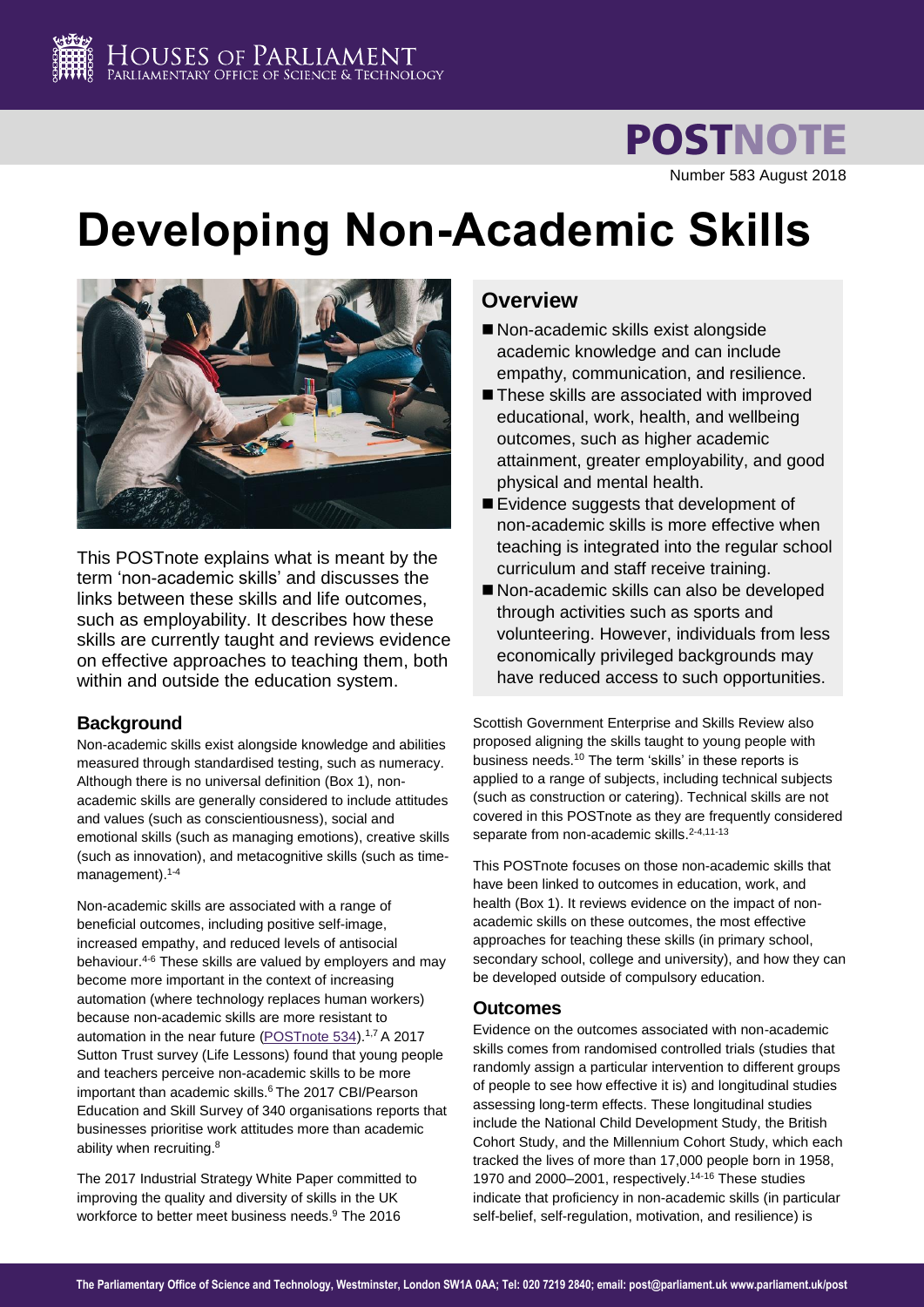### **Box 1: Defining Non-Academic Skills**

There are multiple definitions, and competing terminologies, for 'nonacademic skills' (for example, alternative terms include 'life skills', 'non-cognitive skills' or 'essential skills'). Isolating individual nonacademic skills can be difficult as they interact and overlap with each other. For example, the ability to manage emotions is linked to selfcontro[l.](#page-0-0)<sup>2</sup> Due to this overlap, some of the skills below may fit into more than one category. For example, motivation can be seen as both a social and emotional skill, and an attitude or value. Although often treated as distinct, academic and non-academic skills are also linked. For example, an individual's motivation can influence their academic performance, and creative skills are used in academic subjects (such as Art and Design), which are academically tested.<sup>22</sup>

Although non-academic skills are not assessed in standardised academic tests, they can be measured in other ways. Measures include surveys, which can ask individuals to rate their own skills or use questions that provide an indication of skills (such as asking individuals how they would behave in hypothetical situations). Measures can also include expert ratings of skills, such as a researcher rating an individual's teamwork ability during an assigned task. [2,2](#page-0-0)3,24 The skills outlined below do not represent all non-academic skills, but are examples taken from a range of key sources.<sup>[2,](#page-0-0)[11,2](#page-0-4)5-27</sup>

### **Social and Emotional Skills**

Social and emotional skills are those that individuals use to understand and manage their emotions, communicate with others, and forge and maintain healthy relationships. These include communication, empathy, teamwork, self-awareness, confidence, selfbelief, leadership, understanding and managing emotions, resilience, and collaboration.[1,](#page-0-1)[3,](#page-0-0)[6,2](#page-0-2)8,29 More research has been done to look at the effects of social and emotional skills on different outcomes, compared to other non-academic skills. [12](#page-0-5) Social and Emotional Learning (SEL) interventions aim to improve pupils' social and emotional skills, such as empathy, and understanding and managing emotions.<sup>30,31</sup>

#### **Attitudes and Values**

Attitudes and values are the acquired tendencies and principles that guide behaviour. Some research uses the term 'character and virtues' for these skills and refers to the teaching of them as 'character education'. 32,33 These skills include attitudes to learning, motivation, self-efficacy (the belief in your ability to control situations), tolerance, conscientiousness, citizenship, and respect. [1,3](#page-0-1)4,35

### **Creative Skills**

Creative skills are the abilities involved in making something new, such as designing an object or imagining a concept. These skills include innovation, originality, and open-mindedness.<sup>36</sup>

#### **Metacognitive Skills**

Metacognitive skills are the abilities used to influence one's own learning behaviours and strategies. They involve focusing awareness on thinking through selecting, monitoring and planning strategies. Metacognitive skills include problem-solving, planning (including time-management), self-control, and self-regulation.<sup>[2,3](#page-0-0)7</sup>

associated with positive life outcomes, including higher academic attainment, greater employability, increased wellbeing, and better physical and mental health.<sup>[2,1](#page-0-0)7-19</sup>

Although these UK-based longitudinal studies demonstrate a correlation between non-academic skills and positive longterm outcomes, they cannot demonstrate causation, in part because there are many other factors that could have an effect on these outcomes.<sup>[15,2](#page-0-3)0</sup> Evidence indicates that no single non-academic skill produces consistent positive outcomes as these skills interrelate and work together to influence outcomes. Therefore, improving just one skill is unlikely to lead to lasting change[s.](#page-0-0)<sup>2</sup> The following sections

review evidence on the effects of non-academic skills on individuals' education, work, and health and wellbeing.<sup>21</sup>

# **Education**

<span id="page-1-1"></span>Non-academic skills have been associated with a number of positive educational outcomes, including improved educational attainment, staying in education after age 16 years, and an increased likelihood of entering higher education.<sup>[2,](#page-0-0)[25,3](#page-1-0)8</sup> Social and emotional skills (specifically, resilience and self-awareness), attitudes and values (specifically, conscientiousness and motivation) and metacognitive skills (such as problem solving and self-control) are also associated with higher educational attainment. [2,](#page-0-0)[11,](#page-0-4)[25,](#page-1-0)[38](#page-1-1) Childhood proficiency in the skills of resilience, conscientiousness, self-awareness, and motivation have been found to be closely associated with increased educational attainment.[11,](#page-0-4)[26](#page-1-2) For example, an analysis of Social and Emotional Learning (SEL) interventions (Box 1) across more than 90,000 students in the US found that teaching metacognitive skills (including self-regulation and problem solving) enhanced academic performance, both in the short-term and long-term, with data collected from 6 months to 18 years after the intervention.<sup>[12](#page-0-5)</sup>

# <span id="page-1-2"></span><span id="page-1-0"></span>**Work**

<span id="page-1-5"></span>Proficiency in non-academic skills, particularly social and emotional skills, has been associated with positive labour market outcomes, including higher earnings and increased likelihood of being employed. A report from the Early Intervention Foundation found that, in particular, self-control, self-awareness, and self-efficacy skills were linked to increased earnings and job success in later life.[11](#page-0-4) Analysis of data from the National Child Development Study found that a combination of academic and social skills is associated with higher hourly wages and higher likelihood of employment at age 42 years.<sup>[38](#page-1-1)</sup> Additionally, in an analysis of longitudinal studies, the OECD found that in the UK, social and emotional skills were as important as academic skills in their association with improved income and employment.<sup>[3](#page-0-0)</sup>

## <span id="page-1-4"></span>**Health and Wellbeing**

Improving social and emotional skills has been found to reduce antisocial behaviour, the use of alcohol and drugs, and mental health conditions. <sup>39</sup> A 2015 Early Intervention Foundation report found that high self-awareness, confidence, self-control and good communication skills in childhood are associated with long-term positive effects on wellbeing, physical health, healthy behaviours (such as exercising and not smoking), and the ability to maintain relationships.<sup>[11](#page-0-4)</sup> A 2013 review, commissioned by the Education Endowment Foundation and the Cabinet Office, found that attitudes, such as motivation, also positively influenced healthy behaviours and physical health.<sup>[2](#page-0-0)</sup>

# <span id="page-1-3"></span>**Effective Educational Approaches**

As education is a devolved matter, teaching of nonacademic skills varies across the UK (Box 2). However, surveys suggest that the time dedicated to teaching nonacademic skills has been falling due to an increased focus on academic assessment.<sup>[6](#page-0-2)[,17,](#page-1-3)[35,4](#page-1-4)0,41</sup> Evidence on the best ways to teach non-academic skills comes from UK and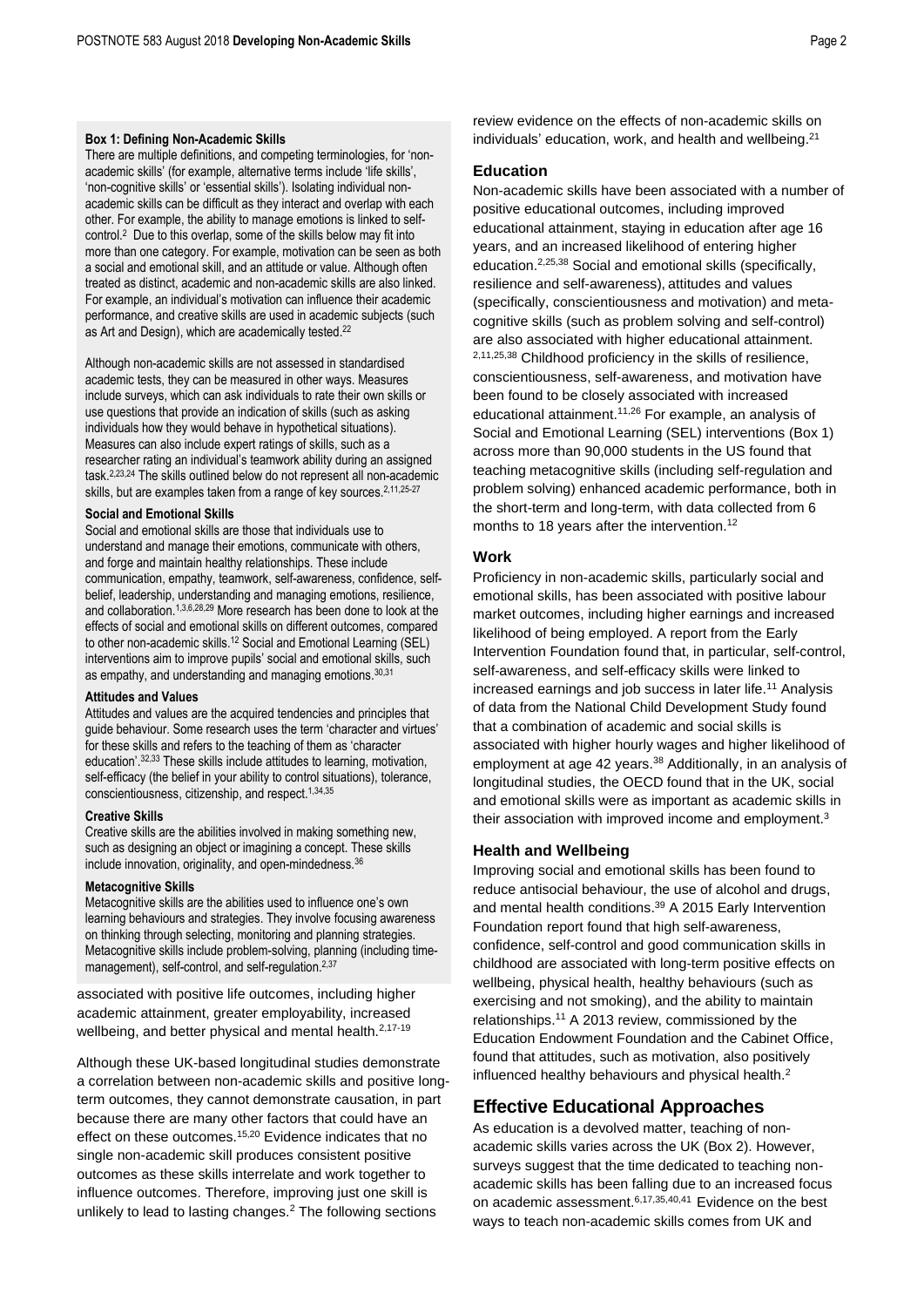### **Box 2: Non-Academic Skills in UK Curricula**

- **England:** The national curriculum for primary and secondary education is taught by local authority schools in England (this does not include academies, which make up around a third of schools). The curriculum states that 'all schools should make provision for personal, social, health and economic education, drawing on good practice.'50,51 Ofsted assesses the personal, spiritual, moral, social and cultural development of children as part of the overall effectiveness of education within the school.<sup>52</sup> Personal Social Health, and Economic (PSHE) lessons aim to build young people's 'essential skills' in confidence, resilience, self-esteem, communication and ability to work with other[s.](#page-0-2)<sup>6</sup> However, PSHE is not obligatory in state-funded schools (although it is in independent schools).53,54 The 2017 Life Lessons report found that most state schools develop non-academic skills through classroom-based teaching (usually in PSHE lessons) and through extra-curricular activities (such as after-school sports, drama and debating[\).](#page-0-2) 6
- **Northern Ireland**: The curriculum requires primary and secondary schools to develop skills such as employability, personal development and moral character through Learning for Life and Work lessons.<sup>55</sup> There is also a focus on developing skills, such as communication and self-management, across the curriculum.<sup>56</sup>
- **Scotland**: There is no mandatory curriculum for primary or secondary schools in Scotland. However, the Curriculum for Excellence aims to help those aged 3–18 years become 'successful learners, confident individuals, responsible citizens, and effective contributors'. <sup>57</sup> The Scottish Qualifications Authority has also developed a Skills for Learning, Skills for Life and Skills for Work Framework, which has associated qualifications (including the Wider Achievement Awards for activities such as sport, mentoring and voluntary work). 58-60
- **Wales**: The Welsh Government will introduce a new curriculum for primary and secondary pupils between 2022 and 2026. It aims to develop well-rounded individuals through improving non-academic skills such as creativity, attitudes and values.<sup>61</sup> This will be achieved through areas of learning and experience, such as expressive arts. 62

international programmes. This section reviews evidence on general principles for developing non-academic skills, and interventions that have been shown to be effective at primary, secondary, further, and higher levels of education.

# **General Principles**

A 2013 review of over 200 studies for the Cabinet Office concluded that compulsory education (primary and secondary levels) can develop non-academic skills, in particular self-belief, self-efficacy, perseverance, motivation, metacognitive skills, and social skills[.](#page-0-0) <sup>2</sup> Teaching may result in greater improvements in some non-academic skills, such as social and emotional skills, compared to academic skills, especially during adolescence.<sup>[26](#page-1-2)</sup> In the UK, more research into effective interventions has been undertaken in primary schools than in secondary schools. [30](#page-1-5) However, it can be difficult to isolate the effects of an intervention from other factors (such as school culture), which may influence nonacademic skills.42-44 There have also been difficulties replicating successful programmes from one school to another, particularly when using programmes from different countries (Box 3).[5,4](#page-0-2)5 The way in which these programmes are implemented has been identified as one of the most important factors affecting programme outcomes. 46

<span id="page-2-5"></span><span id="page-2-4"></span><span id="page-2-1"></span>Stakeholders suggest some general principles for successful interventions, including making the teaching of

<span id="page-2-0"></span>non-academic skills part of routine education and using interactive teaching methods (such as games, role-play and group work).<sup>47</sup> Other principles include adopting a whole school approach, which includes classroom interventions, teacher training, embedding skills into the school ethos, and engaging parents and the community.[47-](#page-2-0)49

# **Primary Education**

The 2013 Cabinet Office review identified critical time windows for the development of certain non-academic skills. For example, it suggested that self-control may only be significantly influenced up to the age of 10 years. However, there has been less research on the effectiveness of later interventions[.](#page-0-0)<sup>2</sup> National and international research has studied the effects of SEL programmes (Box 1) in primary schools. A meta-analysis of 120 school-based US interventions with children aged 4-11 years found that SEL programmes improved students' test performance as well as their social and emotional skills[.](#page-0-0)<sup>4</sup> However, when trialled in the UK, the SEL programme Promoting Alternative Thinking Strategies (Box 3) reported no long-term effects on academic attainment, despite finding positive effects in the US.<sup>63</sup> UK programmes to improve other non-academic skills may show academic benefits. For example, the programme Philosophy for Children (P4C) involves group discussions about ethical or philosophical topics, such as fairness and truth. A trial of P4C in 48 UK schools found that pupils aged 7–8 years made approximately 2 additional months' progress in reading and maths across the school year.[42](#page-2-1)

# **Secondary Education**

<span id="page-2-6"></span><span id="page-2-3"></span><span id="page-2-2"></span>Since 2015, the annual CBI/Pearson Skills survey has found that employers value attitudes to work and behaviours, such as self-moderation, above academic ability, [8,6](#page-0-6)4,65 Secondary schools and colleges are obliged to offer work experience opportunities and can also provide other activities (such as volunteering), which can help to develop non-academic skills.<sup>66-69</sup> The 2017 Life Lessons report surveyed over 1,000 teachers and interviewed over 2,500 young people. It found that 48% of teachers in secondary schools engaged pupils in SEL (Box 1) compared with 78% in primary schools.<sup>[6](#page-0-2)</sup> Furthermore, in a survey of 255 secondary school teachers, 80% stated that the current focus on examination has hindered their ability to equip students with a range of nonacademic skills to prepare them for future challenges and opportunities.[35](#page-1-4)

Although UK evidence is limited, international research suggests that secondary school teaching of non-academic skills can be effective. For example, a meta-analysis of 93 US SEL programmes (Box 1) for young people aged 11–18 years reports evidence for improved academic performance, behaviour and attitudes to learning, as well as fewer conduct problems and lower levels of emotional distress[.](#page-0-0) 4

# **University**

It is difficult to assess the way universities develop nonacademic skills because they operate as autonomous institutions. Surveys of employers indicate concern over graduates' attitudes towards work, self-management, and resilience.[6,](#page-0-2)[8,](#page-0-6)[64,](#page-2-2)[65](#page-2-3) The 2017 Life Lessons survey found that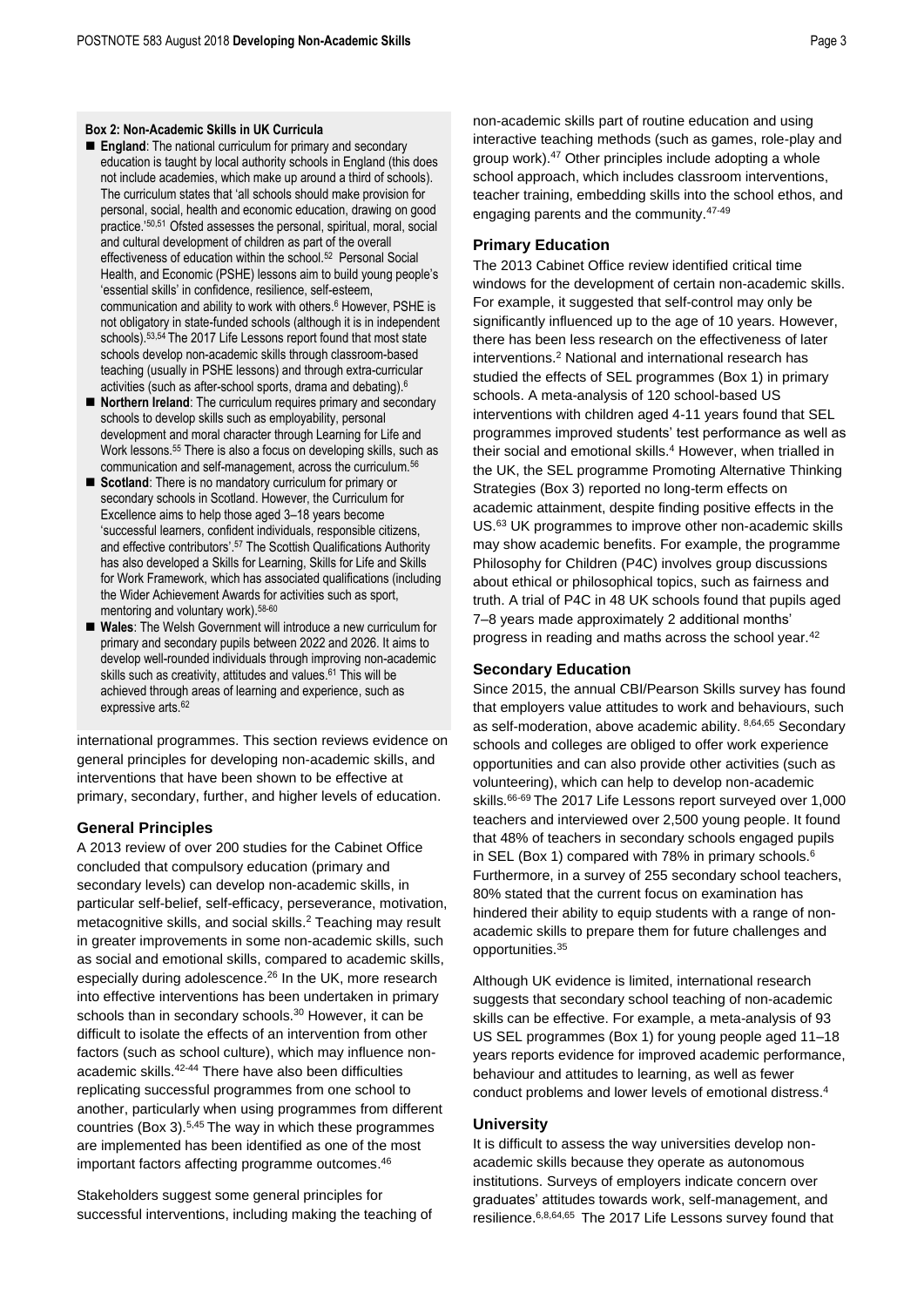### **Promoting Alternative Thinking Strategies (PATHS)**

<span id="page-3-0"></span>PATHS was developed in the US using a series of lessons to teach topics such as understanding and controlling emotions and empathy for others.<sup>70</sup> UK trials have involved pupils aged 9–11 years who received the PATHS programme twice weekly in 30–40 minute lessons, usually in slots allocated for PSHE. [44](#page-2-4) In US and UK trials, PATHS was shown to improve behaviour and to help children to understand their emotions and collaborate. [45,7](#page-2-5)1 Although positive effects on academic attainment were found in the US trial,<sup>[70](#page-3-0)</sup> this was not found in the UK trial. One proposed explanation for these different results is that UK teachers struggled to deliver the PATHS programme at the recommended frequency due to a lack of time.<sup>[44](#page-2-4)</sup>

## **Changing Mindsets**

Changing Mindsets is based on a US-developed intervention called Growth Mindset. It aims to help children understand that intelligence is a quality which can be developed rather than something which is fixed. US trials of students, aged 11–22, found that metacognitive skills (abilities used to influence one's own learning) are linked to increased resilience against setbacks and higher grades.<sup>72</sup> The Changing Mindsets programme involves professional development for teachers and six workshops for children delivered by university students and local organisations.<sup>[43](#page-2-4)</sup> A UK randomised control trial involving 286 pupils aged 9–10 years, found that pupils made an average of two additional months' progress in English and Maths across the school year.[43](#page-2-4)

52% of employers think that graduates have the right social and emotional skills for the workplace, compared with 64% who think this about apprentice[s.](#page-0-2) $6$  A 2016 review by the Department for Business, Innovation and Skills found that computer science and STEM graduates have unemployment rates of 11.7% and 8.4% after graduation, respectively.<sup>73</sup> Unemployment was worse among students who lacked awareness of the benefits of developing non-academic skills alongside their technical knowledge.<sup>[73](#page-3-1)</sup>

<span id="page-3-1"></span>In 2016, the Higher Education Academy produced a framework for developing employability skills, which recommends embedding employability in higher education culture.<sup>74</sup> Many universities are focusing on these skills and a 2017 survey by the Higher Education Academy found that more students are now able to recognise the non-academic skills they developed during university compared with 2015 and 2016. 75-77 The British Academy, in an assessment of competencies developed in the arts, humanities and social sciences, found that these subjects develop social and emotional skills, metacognitive skills, and creative skills.<sup>78</sup>

# **Non-Academic Skills Outside of Schools**

Non-academic skills can also be developed outside of formal education in extra-curricular activities, work experience, and through the involvement of parents.

# **Extra-Curricular Activities**

<span id="page-3-2"></span>Extra-curricular activities (including volunteering, outdoor activities, sports, and debating) have been shown to foster non-academic skills, such as confidence and communication (Box 4).[6,](#page-0-2)[35,](#page-1-4)[47,7](#page-2-0)9,80 These activities are most effective when they are structured, use manuals or workbooks, and have guided learning hours. [43,](#page-2-4)[80](#page-3-2)

The 2017 Life Lessons survey found that 78% of teachers said that their schools ran volunteering programmes. However, only 8% of students reported volunteering.[6](#page-0-2) Participation in extra-curricular activities varies depending on economic background, with 66% of young people from affluent backgrounds taking part compared to 46% of those from less economically privileged backgrounds.<sup>[6,8](#page-0-2)1</sup>

# **Work Experience**

<span id="page-3-4"></span>A survey of over 18,000 organisations for the Department for Education found that 65% of employers agree that work experience is an important factor when taking on new recruits.<sup>82</sup> Employers perceive work experience as an effective way to help young people gain relevant workplace skills, including communication, motivation, and good attitudes to work.[6,8](#page-0-2)3 Secondary schools are obliged to provide students aged 16–19 years with work experience opportunities, and colleges must have structured careers programmes that may include work experience. [66,8](#page-2-6)4,85 However, a response from the Federation of Small Businesses to the House of Lords' Social Mobility Committee inquiry suggested that young people from economically disadvantaged backgrounds may not have access to the social connections or financial support often required to undertake work experience. [90](#page-3-3)

## **Parental Involvement**

Research has shown that positive proactive parenting (where parents anticipate and respond in advance to a child's behaviour) is associated with high self-belief and social competence in children.<sup>86</sup> Interventions in the home can improve parents' academic and non-academic skills, which has positive effects on the non-academic skills of their children.[43](#page-2-4) For example, a 2017 report for the Government Office for Science found that supporting parents through programmes in maths and literacy helped promote positive attitudes to learning across the entire family, resulting in a positive effect on children's attitudes and values.<sup>[83](#page-3-4)</sup>

# **Box 4: Examples of Extra-Curricular Programmes**

### **Girls on the Move Leadership Programme**

The Girls on the Move Leadership Programme supports projects that provide opportunities for girls and young women (aged 7–25 years) to participate in sports, enabling them to gain the skills and experience needed to lead activities in their communities. [47,8](#page-2-0)7 An evaluation of 289 participants showed that the programme improved young women's confidence, communication and leadership skills.[47](#page-2-0) Young women who went on to lead activities in their communities after the programme showed more confidence than other participants at a sixmonth follow-up.<sup>88</sup>

# **Hindleap Warren Outdoor Education Centre**

<span id="page-3-3"></span>The Hindleap Warren Centre runs residential and day courses that provide individuals aged 7–24 years with opportunities to develop their social and emotional skills through outdoor activities.<sup>89</sup> The programme has been shown to improve participants' confidence, leadership skills, emotional control, and open-mindedness. <sup>90</sup>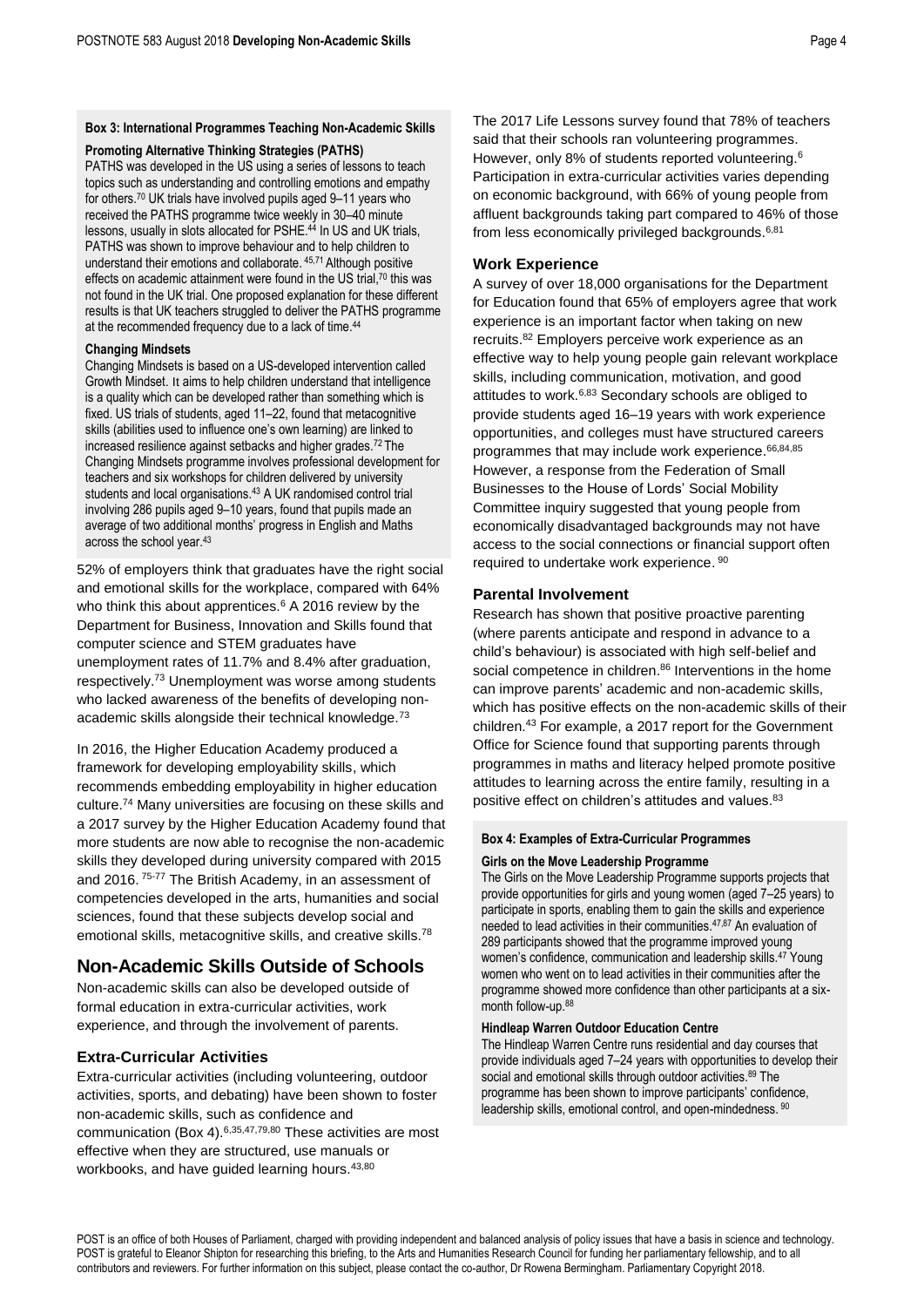#### **Endnotes**

- <sup>1</sup> OECD (2018). *[The Future of Education and Skills: Education 2030](https://www.oecd.org/education/2030/E2030%20Position%20Paper%20(05.04.2018).pdf)*.
- <sup>2</sup> Gutman & Schoon (2013*)[. The Impact of Non-Cognitive Skills on Outcomes for](https://educationendowmentfoundation.org.uk/public/files/Publications/EEF_Lit_Review_Non-CognitiveSkills.pdf)  [Young People.](https://educationendowmentfoundation.org.uk/public/files/Publications/EEF_Lit_Review_Non-CognitiveSkills.pdf)* Education Endowment Fund.
- <sup>3</sup> OECD. (2015). *[Skills for Social Progress: The Power of Social and Emotional](https://read.oecd-ilibrary.org/education/skills-for-social-progress_9789264226159-en)  [Skills.](https://read.oecd-ilibrary.org/education/skills-for-social-progress_9789264226159-en)*
- <sup>4</sup> Durlak et al. (2011*).* [The Impact of Enhancing Students' Social and Emotional](https://doi.org/10.1111/j.1467-8624.2010.01564.x)  [Learning: A Meta-Analysis of School-Based Universal Interventions.](https://doi.org/10.1111/j.1467-8624.2010.01564.x) *Child Development.* Vol 82, pp405-32.
- <sup>5</sup> Education Endowment Fund (2018) *[Character & Essential Life Skills.](https://educationendowmentfoundation.org.uk/school-themes/character)* [Accessed May 10, 2018].
- <sup>6</sup> Cullinane & Montecute (2017*)[. Life Lessons: Improving Essential Skills for](https://www.suttontrust.com/wp-content/uploads/2017/10/Life-Lessons-Report_FINAL.pdf)  [Young People](https://www.suttontrust.com/wp-content/uploads/2017/10/Life-Lessons-Report_FINAL.pdf)*. The Sutton Trust.
- <sup>7</sup> Bakhshi et al. (2017) *[The Future of Skills: Employment in 2030](https://media.nesta.org.uk/documents/the_future_of_skills_employment_in_2030_0.pdf)*. NESTA.
- <sup>8</sup> CBI/Pearson (2017). *[Helping the UK Thrive: CBI/Pearson Education and Skills](http://www.cbi.org.uk/index.cfm/_api/render/file/?method=inline&fileID=DB1A9FE5-5459-4AA2-8B44798DD5B15E77)  [Survey 2017](http://www.cbi.org.uk/index.cfm/_api/render/file/?method=inline&fileID=DB1A9FE5-5459-4AA2-8B44798DD5B15E77)*. Confederation of British Industry & Pearson.
- <sup>9</sup> HM Government (2017) *[Industrial Strategy: Building a Britain for the Future.](https://assets.publishing.service.gov.uk/government/uploads/system/uploads/attachment_data/file/664563/industrial-strategy-white-paper-web-ready-version.pdf)*
- <sup>10</sup> Scottish Government (2016) *[Enterprise and Skills Review: Report on Phase 1.](https://beta.gov.scot/publications/enterprise-skills-review-report-phase-1/documents/00508466.pdf?inline=true)* <sup>11</sup> Goodman et al. (2015). *[Social and Emotional Skills in Childhood and Their](http://www.eif.org.uk/wp-content/uploads/2015/03/EIF-Strand-1-Report-FINAL1.pdf)*
- *[Long-Term Effects on Adult Life.](http://www.eif.org.uk/wp-content/uploads/2015/03/EIF-Strand-1-Report-FINAL1.pdf)* Early Intervention Foundation. <sup>12</sup> Taylor et al. (2017*)[. Promoting Positive Youth Development Through School-](https://doi.org/10.1111/cdev.12864)[Based Social and Emotional Learning Interventions: A Meta-Analysis of](https://doi.org/10.1111/cdev.12864)  [Follow-Up Effects.](https://doi.org/10.1111/cdev.12864) Child Development.* Vol 88, pp1156-1171.
- <sup>13</sup> White et al*.* (2017*)[. Developing Character Skills in Schools: Qualitative Case](https://assets.publishing.service.gov.uk/government/uploads/system/uploads/attachment_data/file/634710/Developing_Character_skills-synthesis_report.pdf)  [Studies.](https://assets.publishing.service.gov.uk/government/uploads/system/uploads/attachment_data/file/634710/Developing_Character_skills-synthesis_report.pdf)* Department for Education.
- <sup>14</sup> NCDS, *[National Child Development Survey](https://www.closer.ac.uk/study/1958-national-child-development-study/)* [Accessed June 21, 2018].
- <sup>15</sup> Centre for Longitudinal Studies. *1970 [British Cohort Study -](https://www.closer.ac.uk/study/1970-british-cohort-study/) Institute of [Education, UCL.](https://www.closer.ac.uk/study/1970-british-cohort-study/)* [Accessed June 11, 2018].
- <sup>16</sup> Centre for Longitudinal Studies*[. Millennium Cohort Study -](https://www.closer.ac.uk/study/millennium-cohort-study/) Centre for [Longitudinal Studies.](https://www.closer.ac.uk/study/millennium-cohort-study/)* [Accessed June 11, 2018].
- <sup>17</sup> Cowburn & Blow (2017*) [Wise Up: Prioritising Wellbeing in Schools.](https://youngminds.org.uk/media/1428/wise-up-prioritising-wellbeing-in-schools.pdf)* National Children's Bureau & YoungMinds.
- <sup>18</sup> Layard et al. (2014*)[. What Predicts a Successful Life? A Life-Course Model of](https://doi.org/10.1111/ecoj.12170)  [WellBeing.](https://doi.org/10.1111/ecoj.12170)* The Economic Journal.
- <sup>19</sup> Schoon et al. (2015). "The Impact of Early Life Skills on Later Life Outcomes: Report for the OECD." *Second Scoping Group Meeting on Early Learning Assessment.*
- <sup>20</sup> Centre for Longitudinal Studies. *[History of the Millennium Cohort Study.](http://www.cls.ioe.ac.uk/page.aspx?&sitesectionid=951&sitesectiontitle=History+of+the+Millennium+Cohort+Study)* [Accessed June 21, 2018].
- <sup>21</sup> OECD (2016). *[Skills Matter: Further Results from the Survey of Adult Skills.](https://hopuk.sharepoint.com/sites/bct-POST/SocialScience/POSTnotes/Developing%20Non-Academic%20Skills/.%20https:/read.oecd-ilibrary.org/education/skills-matter_9789264258051-en)*
- Personal Communication with Ofsted.
- <sup>23</sup> Early Intervention Foundation. *[Should We Measure Social and Emotional](http://www.eif.org.uk/should-we-measure-social-and-emotional-skills/)  [Skills?](http://www.eif.org.uk/should-we-measure-social-and-emotional-skills/)* [Accessed June 27, 2018].
- <sup>24</sup> Kafka (2016). *[A List of Non-Cognitive Assessment Instructions](http://ccrc.tc.columbia.edu/images/a-list-of-non-cognitive-assessment-instruments.pdf)*. Community College Research Centre, Columbia University.
- <sup>25</sup> Blanden et al. (2007). [Accounting for Intergenerational Income Persistence:](https://doi.org/10.1111/j.1468-0297.2007.02034.x)  [Noncognitive Skills, Ability and Education.](https://doi.org/10.1111/j.1468-0297.2007.02034.x) *The Economic Journal.* Vol 117, ppC43-60.
- <sup>26</sup> Kautz et al. (2014). *[Fostering and Measuring Skills: Improving Cognitive and](http://www.oecd.org/education/ceri/Fostering-and-Measuring-Skills-Improving-Cognitive-and-Non-Cognitive-Skills-to-Promote-Lifetime-Success.pdf)  [Non-Cognitive Skills to Promote Lifetime Success](http://www.oecd.org/education/ceri/Fostering-and-Measuring-Skills-Improving-Cognitive-and-Non-Cognitive-Skills-to-Promote-Lifetime-Success.pdf)*. OECD.
- <sup>27</sup> Wigelsworth et al. *[Social, Psychological, Emotional, Concepts of Self, and](https://educationendowmentfoundation.org.uk/public/files/Evaluation/SPECTRUM/V6_Guidance_document.pdf)  [Resilience Outcomes: Understanding and Measurement \(SPECTRUM\). A](https://educationendowmentfoundation.org.uk/public/files/Evaluation/SPECTRUM/V6_Guidance_document.pdf)  [Brief Guide to Selection, Use, and Interpretation of SPECTRUM Measures](https://educationendowmentfoundation.org.uk/public/files/Evaluation/SPECTRUM/V6_Guidance_document.pdf)*. Education Endowment Foundation.
- <sup>28</sup> Early Intervention Foundation (2017) *Social & Emotional Learning: Support Children and Young People's Mental Health*.
- <sup>29</sup> McKinsey (2018). *[Skill Shift: Automation and the Future of the Workforce](https://www.mckinsey.com/featured-insights/future-of-organizations-and-work/skill-shift-automation-and-the-future-of-the-workforce)*. <sup>30</sup> Education Endowment Fund. *[Social and emotional learning: Toolkit Strand](https://educationendowmentfoundation.org.uk/evidence-summaries/teaching-learning-toolkit/social-and-emotional-learning)*.
- [Accessed June 19, 2018].
- <sup>31</sup> Collaborative for Academic, Social and Emotional Learning (2003). *[Safe and](http://indiana.edu/~pbisin/pdf/Safe_and_Sound.pdf)  [Sound: An Educational Leader's Guide to Evidence](http://indiana.edu/~pbisin/pdf/Safe_and_Sound.pdf)-Based Social and [Emotional Learning \(SEL\) Programs](http://indiana.edu/~pbisin/pdf/Safe_and_Sound.pdf)*. CASEL.
- 32 Jubilee Centre for Character and Virtues (2017). *[A Framework for Character](https://www.jubileecentre.ac.uk/userfiles/jubileecentre/pdf/character-education/Framework%20for%20Character%20Education.pdf)  [Education in Schools](https://www.jubileecentre.ac.uk/userfiles/jubileecentre/pdf/character-education/Framework%20for%20Character%20Education.pdf)*.
- 33 CEFEL (2017). *[Leadership of Character Education -](https://www.cefel.org.uk/character/) Foundation For [Educational Leadership](https://www.cefel.org.uk/character/)*. The Church of England Foundation for Educational Leadership.
- <sup>34</sup> Halstead & Taylor (2000). *[The Development of Values, Attitudes, and Personal](https://hopuk.sharepoint.com/sites/bct-POST/SocialScience/POSTnotes/Developing%20Non-Academic%20Skills/.%20https:/www.nfer.ac.uk/publications/91009/91009.pdf)  [Qualities](https://hopuk.sharepoint.com/sites/bct-POST/SocialScience/POSTnotes/Developing%20Non-Academic%20Skills/.%20https:/www.nfer.ac.uk/publications/91009/91009.pdf)*. National Foundation for Educational Research.
- <sup>35</sup> Arthur et al. (2015). *[Character Education in UK Schools](https://www.jubileecentre.ac.uk/userfiles/jubileecentre/pdf/Research%20Reports/Character_Education_in_UK_Schools.pdf)*. Jubilee Centre for Character and Virtues.
- <sup>36</sup> Wigelsworth et al. (2017). *[Social, Psychological, Emotional, Concepts of Self,](https://educationendowmentfoundation.org.uk/public/files/Evaluation/SPECTRUM/EEF_SPECTRUM_Guidance_Document_Conceptual_mapping.pdf)  [and Resilience Outcomes: Understanding and Measurement \(SPECTRUM\). A](https://educationendowmentfoundation.org.uk/public/files/Evaluation/SPECTRUM/EEF_SPECTRUM_Guidance_Document_Conceptual_mapping.pdf)  [Brief Report of a Conceptual Mapping Exercise](https://educationendowmentfoundation.org.uk/public/files/Evaluation/SPECTRUM/EEF_SPECTRUM_Guidance_Document_Conceptual_mapping.pdf)*. Education Endowment **Foundation**
- <sup>37</sup> Education Endowment Fund. *[Metacognition and Self-Regulation Toolkit](https://educationendowmentfoundation.org.uk/evidence-summaries/teaching-learning-toolkit/meta-cognition-and-self-regulation)*  **[Strand](https://educationendowmentfoundation.org.uk/evidence-summaries/teaching-learning-toolkit/meta-cognition-and-self-regulation).** [Accessed June 7, 2018].
- <sup>38</sup> Carneiro et al. (2007) *[The Impact of Early Cognitive and Non-Cognitive](http://eprints.lse.ac.uk/19375/1/The_Impact_of_Early_Cognitive_and_Non-Cognitive_Skills_on_Later_Outcomes.pdf) Skills [on Later Outcomes](http://eprints.lse.ac.uk/19375/1/The_Impact_of_Early_Cognitive_and_Non-Cognitive_Skills_on_Later_Outcomes.pdf)*. Centre for the Economics of Education.
- Sklad et al. (2012) Effectiveness of School-Based Universal Social, Emotional, [and Behavioral Programs: Do They Enhance Students' Development in the](https://doi.org/10.1002/pits.21641)  [Area of Skill, Behavior, and Adjustment?](https://doi.org/10.1002/pits.21641) *Psychology in the Schools.* Vol 49, pp892-909.
- Department for Education (2017). *Developing Character Skills in Schools: [Summary Report](https://assets.publishing.service.gov.uk/government/uploads/system/uploads/attachment_data/file/634710/Developing_Character_skills-synthesis_report.pdf)*. NatCen Social Research & the National Children's Bureau.
- <sup>41</sup> Kashefpakdel (2018). *[Introducing Primary Children to the World of Work](https://www.educationandemployers.org/wp-content/uploads/2018/07/Introducing-children-to-the-world-of-work-FINAL.pdf)*. Education and Employers.
- <sup>42</sup> Gorard et al. (2015). *[Philosophy for Children: Evaluation Report and Executive](https://v1.educationendowmentfoundation.org.uk/uploads/pdf/Philosophy_for_Children.pdf)  [Summary](https://v1.educationendowmentfoundation.org.uk/uploads/pdf/Philosophy_for_Children.pdf)*. Education Endowment Foundation.
- <sup>43</sup> Rienzo et al. (2018). *[Changing Mindsets](https://v1.educationendowmentfoundation.org.uk/uploads/pdf/Changing_Mindsets.pdf)*. Education Endowment Foundation. <sup>44</sup> Education Endowment Foundation. (2015) *[Promoting Alternative Thinking](https://educationendowmentfoundation.org.uk/public/files/Projects/Evaluation_Reports/PAThS.pdf)*
- *[Strategies \(PATHS\): Evaluation Report and Executive Summary](https://educationendowmentfoundation.org.uk/public/files/Projects/Evaluation_Reports/PAThS.pdf)*. <sup>45</sup> Humphrey et al. (2016). [A Cluster Randomized Controlled Trial of the](https://doi.org/10.1016/j.jsp.2016.07.002)
- [Promoting Alternative Thinking Strategies \(PATHS\) Curriculum.](https://doi.org/10.1016/j.jsp.2016.07.002) *Journal of School Psychology.* Vol 58, pp73-89.
- Durlak & DuPre (2008). Implementation Matters: A Review of Research on the [Influence of Implementation on Program Outcomes and the Factors Affecting](https://doi.org/10.1007/s10464-008-9165-0)  [Implementation.](https://doi.org/10.1007/s10464-008-9165-0) *American Journal of Community Psychology.* Vol 41, pp327- 350.
- <sup>47</sup> Clarke et al. (2015). *[What Works in Enhancing Social and Emotional Skills](ttp://www.eif.org.uk/wp-content/uploads/2015/03/Review-of-Social-and-Emotional-Skills-Based-Intervention_Report-WEB-VERSION.pdf)  [Development during Childhood and Adolescence? A Review of the Evidence](ttp://www.eif.org.uk/wp-content/uploads/2015/03/Review-of-Social-and-Emotional-Skills-Based-Intervention_Report-WEB-VERSION.pdf)  [on the Effectiveness of School-Based and out of School Programmes in the](ttp://www.eif.org.uk/wp-content/uploads/2015/03/Review-of-Social-and-Emotional-Skills-Based-Intervention_Report-WEB-VERSION.pdf)  [UK](ttp://www.eif.org.uk/wp-content/uploads/2015/03/Review-of-Social-and-Emotional-Skills-Based-Intervention_Report-WEB-VERSION.pdf)*. World Health Organization & Early Intervention Foundation,
- 48 **Hampshire County Council.** *[Whole-School Approach](http://www3.hants.gov.uk/education/hias/healthyschools/whole-school-approach.htm)*. [Accessed: 13 July 18]<br>49 **Education Policy Institute (2017)** *Educating for Our Economic Euture: Secon*
- <sup>49</sup> Education Policy Institute (2017). *[Educating for Our Economic Future: Second](https://epi.org.uk/wp-content/uploads/2018/01/Educating-for-our-Economic-Future-Advisory-Group.pdf)  [Report from an Independent Advisory Group on Skills Chaired by Professor Sir](https://epi.org.uk/wp-content/uploads/2018/01/Educating-for-our-Economic-Future-Advisory-Group.pdf)  [Roy Anderson.](https://epi.org.uk/wp-content/uploads/2018/01/Educating-for-our-Economic-Future-Advisory-Group.pdf)*
- <sup>50</sup> Department for Education. *Open Academies [and Academy Projects in](https://www.gov.uk/government/publications/open-academies-and-academy-projects-in-development)  [Development](https://www.gov.uk/government/publications/open-academies-and-academy-projects-in-development)*. [Accessed July 11, 2018].
- <sup>51</sup> Department of Education. *[National Curriculum in England: Framework for Key](https://www.gov.uk/government/publications/national-curriculum-in-england-framework-for-key-stages-1-to-4/the-national-curriculum-in-england-framework-for-key-stages-1-to-4#the-national-curriculum-in-england)  [Stages 1 to 4](https://www.gov.uk/government/publications/national-curriculum-in-england-framework-for-key-stages-1-to-4/the-national-curriculum-in-england-framework-for-key-stages-1-to-4#the-national-curriculum-in-england)*" [Accessed July 12, 2018].
- <sup>52</sup> Ofsted (2018). *[School Inspection Handbook: Handbook for Inspecting Schools](https://assets.publishing.service.gov.uk/government/uploads/system/uploads/attachment_data/file/699810/School_inspection_handbook_section_5.pdf%20p38-41.)  [in England under Section 5 of the Education Act.](https://assets.publishing.service.gov.uk/government/uploads/system/uploads/attachment_data/file/699810/School_inspection_handbook_section_5.pdf%20p38-41.)* Ofsted.
- 53 Long (2017). *[Personal, social, health and economic education in schools](https://researchbriefings.parliament.uk/ResearchBriefing/Summary/CBP-7303)  [\(England\)](https://researchbriefings.parliament.uk/ResearchBriefing/Summary/CBP-7303)*. House of Commons Library.
- <sup>54</sup> Department for Education *[Personal, Social, Health and Economic \(PSHE\)](https://www.gov.uk/government/publications/personal-social-health-and-economic-education-pshe/personal-social-health-and-economic-pshe-education)  [Education](https://www.gov.uk/government/publications/personal-social-health-and-economic-education-pshe/personal-social-health-and-economic-pshe-education)*. [Accessed July 12, 2018].
- <sup>55</sup> Northern Ireland Department for Education (2007). *[The Education \(Curriculum](http://www.legislation.gov.uk/nisr/2007/46/pdfs/nisr_20070046_en.pdf)  [Minimum Content\) Order \(Northern Ireland\) 2007](http://www.legislation.gov.uk/nisr/2007/46/pdfs/nisr_20070046_en.pdf)*. Statutory Rules of Northern **Ireland**
- <sup>56</sup> Council for the Curriculum, Examinations and Assessments (2018). *[Council for](http://ccea.org.uk/curriculum/key_stage_3/skills_and_capabilities/planning_skills_development)  [the Curriculum, Examinations and Assessment. "Planning for Skills](http://ccea.org.uk/curriculum/key_stage_3/skills_and_capabilities/planning_skills_development)  [Development](http://ccea.org.uk/curriculum/key_stage_3/skills_and_capabilities/planning_skills_development)*".
- <sup>57</sup> Education Scotland. *[What Is Curriculum for Excellence?](https://education.gov.scot/scottish-education-system/policy-for-scottish-education/policy-drivers/cfe-(building-from-the-statement-appendix-incl-btc1-5)/What%20is%20Curriculum%20for%20Excellence?) [*Accessed June 11 2018].
- <sup>58</sup> Scottish Qualifications Authority. *W[hat Is Wider Achievement.](https://www.sqa.org.uk/sqa/80036.html)* [Accessed June 21, 2018].
- <sup>59</sup> Scottish Qualification Authority (2017). *[Awards from SQA.](https://www.sqa.org.uk/sqa/files_ccc/awards-from-sqa.pdf)*
- <sup>60</sup> Scottish Qualification Authority (2009). *[Curriculum for Excellence Building the](https://scqf.org.uk/media/1142/btc4_skills_tcm4-569141.pdf)  [Curriculum 4 Skills for Learning, Skills for Life and Skills for Work](https://scqf.org.uk/media/1142/btc4_skills_tcm4-569141.pdf)*.
- <sup>61</sup> Education Wales (2007). *[Education in Wales: Our National Mission Action](https://gov.wales/docs/dcells/publications/170926-education-in-wales-en.pdf)  [Plan 2017-21](https://gov.wales/docs/dcells/publications/170926-education-in-wales-en.pdf)*.
- <sup>62</sup> Welsh Government. *[New School Curriculum](https://gov.wales/topics/educationandskills/schoolshome/curriculuminwales/curriculum-for-wales-curriculum-for-life/?lang=en)*. [Accessed July 11, 2018]. Berry et al. (2016). The Effectiveness and Micro-Costing Analysis of a
- Universal, School-Based, Social–Emotional Learning Programme in the UK [Cluster-Randomised Controlled Trial.](https://doi.org/10.1007/s12310-015-9160-1) *School Mental Health.* Vol 8, pp238-256.
- <sup>64</sup> Confederation of British Industry & Pearson (2016). *[The Right Combination:](http://www.cbi.org.uk/cbi-prod/assets/File/pdf/cbi-education-and-skills-survey2016.pdf)  [CBI/Pearson Education and Skills Survey 2016](http://www.cbi.org.uk/cbi-prod/assets/File/pdf/cbi-education-and-skills-survey2016.pdf)*.
- <sup>65</sup> Confederation of British Industry and Pearson (2015). *[Inspiring Growth:](http://www.cbi.org.uk/index.cfm/_api/render/file/?method=inline&fileID=92095A98-3A90-4FBD-9AF891997B103F50)  [CBI/Pearson Education and Skills Survey 2015](http://www.cbi.org.uk/index.cfm/_api/render/file/?method=inline&fileID=92095A98-3A90-4FBD-9AF891997B103F50)*.
- <sup>66</sup> Department for Education (2018). *[Careers Guidance and Access for Education](https://assets.publishing.service.gov.uk/government/uploads/system/uploads/attachment_data/file/672418/_Careers_guidance_and_access_for_education_and_training_providers.pdf)  [and Training Providers: Statutory Guidance for Governing Bodies, School](https://assets.publishing.service.gov.uk/government/uploads/system/uploads/attachment_data/file/672418/_Careers_guidance_and_access_for_education_and_training_providers.pdf)  [Leaders and School Staff](https://assets.publishing.service.gov.uk/government/uploads/system/uploads/attachment_data/file/672418/_Careers_guidance_and_access_for_education_and_training_providers.pdf)*.
- <sup>67</sup> Association of Colleges (2014). *[Non-Qualification Activity.](https://www.aoc.co.uk/teaching-and-learning/study-programmes-central/work-experience-non-qualification-activity-and-1)*
- <sup>68</sup> Gatsby Foundation. *[Good Career Guidance: Reaching the Gatsby](http://www.gatsby.org.uk/uploads/education/good-career-guidance-handbook-digital.pdf)  [Benchmarks.](http://www.gatsby.org.uk/uploads/education/good-career-guidance-handbook-digital.pdf)* [Accessed June 21, 2018].
- <sup>69</sup> Department for Education (2015). *[Post-16 Work Experience as a Part of 16 to](https://assets.publishing.service.gov.uk/government/uploads/system/uploads/attachment_data/file/534922/Post_16_work_experience_guidance.pdf)  [19 Study Programmes and Traineeships: Departmental Advice for Post-16](https://assets.publishing.service.gov.uk/government/uploads/system/uploads/attachment_data/file/534922/Post_16_work_experience_guidance.pdf)  [Education and Training Providers](https://assets.publishing.service.gov.uk/government/uploads/system/uploads/attachment_data/file/534922/Post_16_work_experience_guidance.pdf)*.
- Greenberg et al. (1995) Promoting Emotional Competence in School-Aged [Children: The Effects of the PATHS Curriculum.](https://doi.org/10.1017/S0954579400006374) *Development and Psychopathology.* Vol 7, pp117-136.